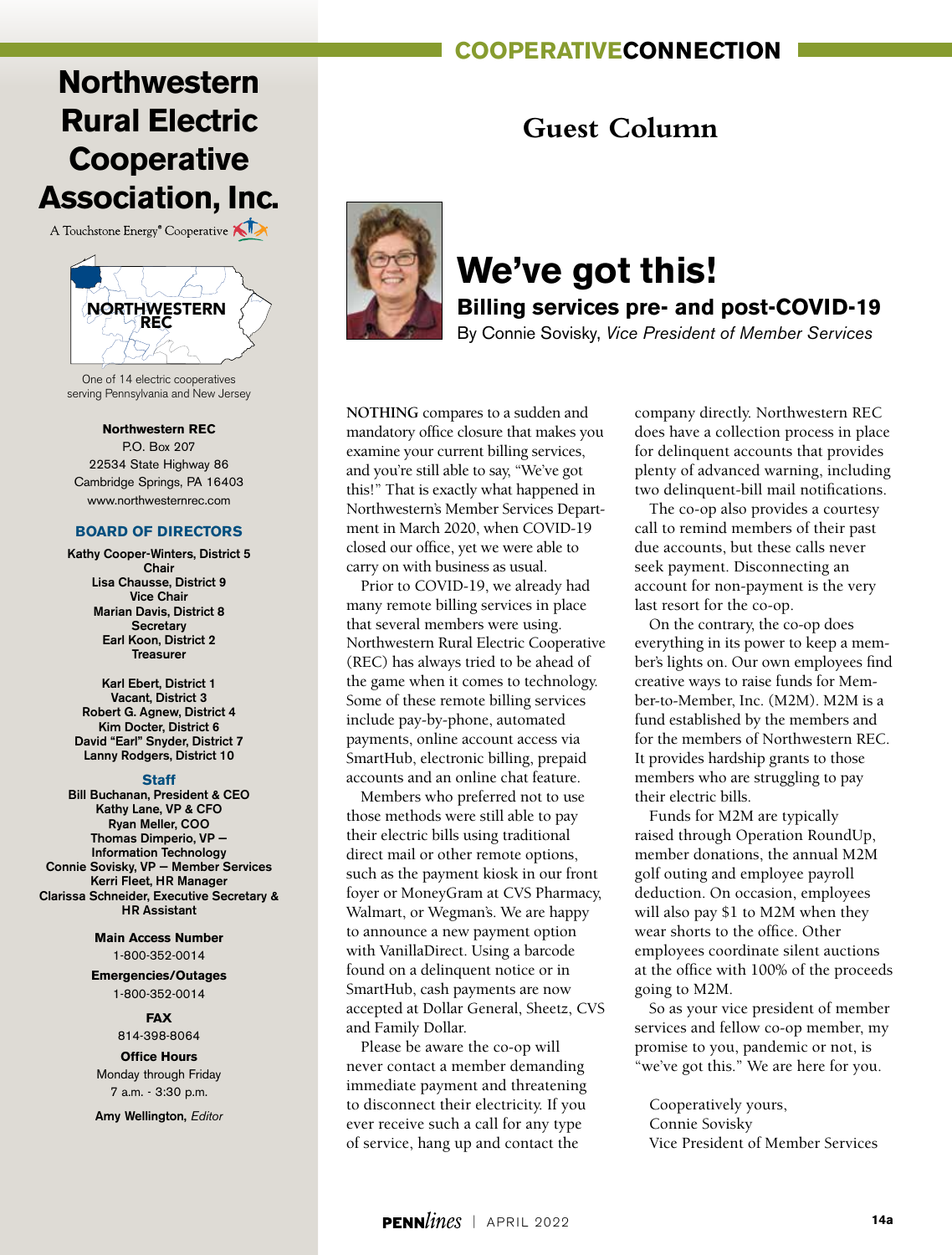# **The power behind your power**

Lineworker Appreciation Day is April 11

By Amy Wellington, *Director of Communications*

**YOU'VE** likely noticed Northwestern's crews out and about, working on power lines and other electrical equipment in our community. It's no secret that a lineworker's job is tough –– but it's a job that's essential and must be done, often in challenging conditions. This month, as we celebrate Lineworker Appreciation Day on April 11, I thought I'd share some interesting facts about electric line crews with you.

The work can be heavy, in more ways than one. Did you know the equipment and tools a lineworker carries while climbing a utility pole can weigh up to 50 pounds? That's the same as carrying six gallons of water. Speaking of utility poles, lineworkers are required to climb poles ranging anywhere from 30- to 120-feet tall. So, if you have a fear of heights, this likely isn't the career path for you.

Line crews must be committed to their career –– because it's not just a job, it's a lifestyle. The long hours and ever-present danger can truly take a toll. In fact, being a lineworker is listed in the Top 10 most dangerous jobs in the U.S.

Lineworkers often work non-traditional hours, outdoors, in difficult conditions. While the job does not require a college degree, it does require technical skills, years of training and hands-on learning. Did you know that becoming a journeyman lineman can take more than 7,000 hours of training (or about four years)? That's because working with high-voltage equipment requires specialized skills, experience and an ongoing mental toughness. Shortcuts are not an option, and there is no room for error in this line of work.

Despite the many challenges, Northwestern's linemen are committed to powering our local community. During severe weather events that bring major power outages, lineworkers are among the first ones called. They must be ready to leave the comfort of their home and families unexpectedly,



### **LINEWORKER APPRECIATION DAY**

We thank lineworkers for their courage and commitment to powering our community.

and they don't return until the job is done, often days later. That's why the lineworker's family is also dedicated to service. They understand the importance of the job to the community.

Nationwide, there are approximately 120,000 electric lineworkers. Here in northwestern Pennsylvania, Northwestern Rural Electric Cooperative has 30 linemen who are responsible for keeping power flowing around the clock, 365 days a year. To do this, they maintain 2,650 miles of power lines across five counties. In addition to the highly visible tasks our linemen perform, their job today goes far beyond climbing utility poles to repair a wire. Today, our linemen are information experts who can pinpoint power outages from miles away. Line crews now

use laptops, tablets, drones, and other technologies to map outages, survey damage, and troubleshoot problems.

Being a lineworker may not seem like a glamorous job, but it is absolutely essential to the life of our community. Without the exceptional dedication and commitment of these hardworking men and women, we simply would not have the reliable electricity that we need for everyday life.

So, the next time you see one of our lineworkers, please thank him for keeping the power flowing, regardless of the time of day or weather conditions. After all, our lineworkers are the power behind your power. Please join us as we recognize them on April 11 and follow "#ThankALineworker" on social media to see how others are recognizing their line crews.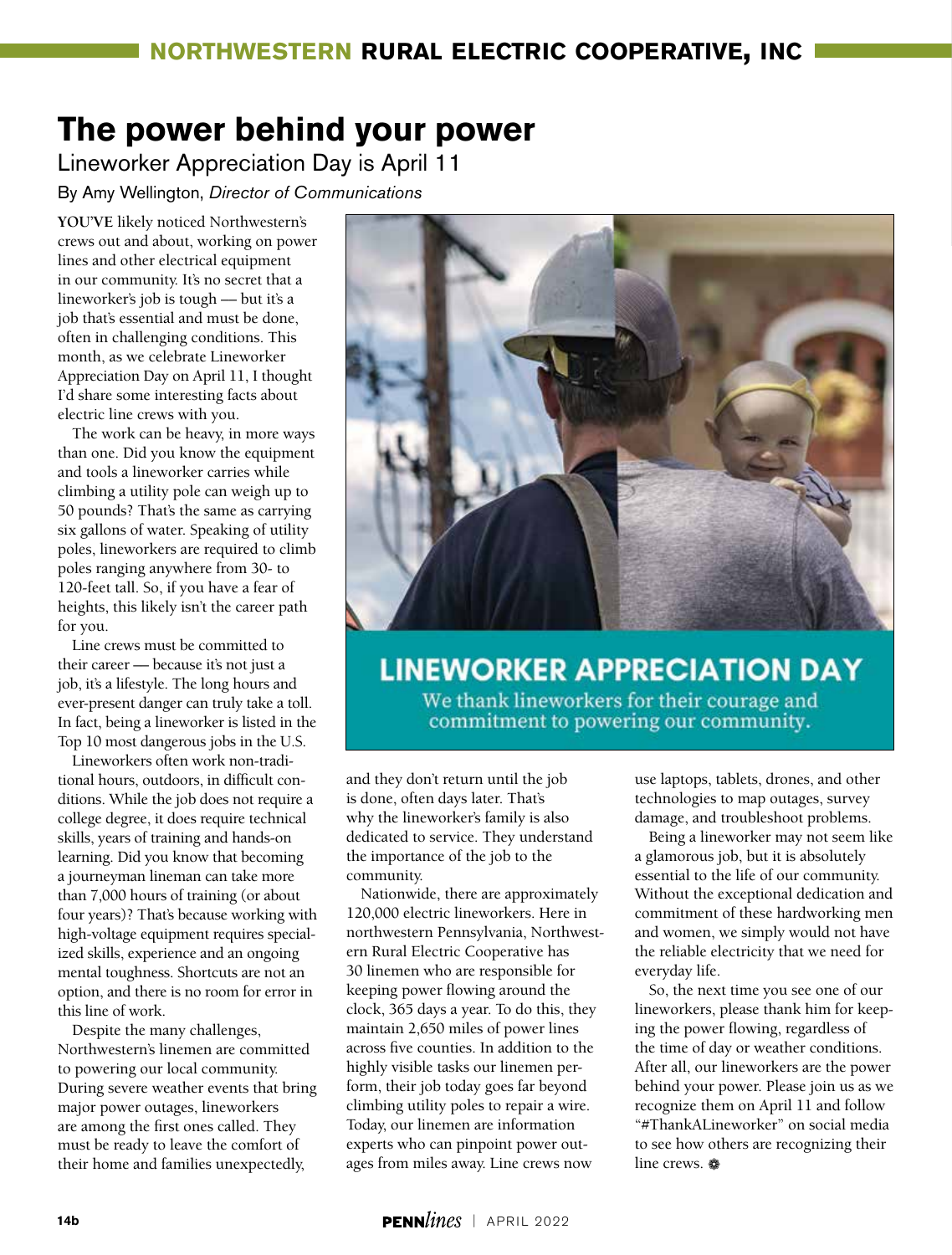# **Everything You Need To Know** About the 2022 Annual Meeting

### **Director Nominations are Due May 22**

Nominations by email or petition are due on or before May 22 in order to proceed to the Member Panel on Director Elections. Districts 1, 2, 3 and 4 will be on the 2022 ballot. Nominations should be emailed to nominations@northwesternrec.com.

### **Voting Opens June 21**

The official annual meeting notice and 2022 director ballot will be emailed and mailed on June 21. You will receive one notification or the other, not both. If you haven't received this information by June 28, please contact the cooperative at 800-352-0014.

### **Voting Closes Aug. 17**

You will be able to vote electronically, via SmartHub or with mail-in ballots until the afternoon of Aug. 17. This will give the third-party survey company enough time to tally the votes, which will then be sealed and delivered to the co-op's attorney before the annual meeting.

### $\overline{\mathbf{A}}$

 $5<sup>1</sup>$ 

 $3<sup>°</sup>$ 

 $2<sup>1</sup>$ 

### **Annual Meeting is Saturday, Aug. 20**

The annual meeting will be held on Aug. 20 at the New Beginnings Church of God on Leslie Road in Meadville. The hour-long meeting begins at 11 a.m. and is open to the public for those who want to stay. It will also be broadcast live on Facebook and YouTube.

### Annual Meeting Drive-Thru is also on Saturday, Aug. 20

As we have for the past two summers, there will be an annual meeting drive-thru in front of the church, beginning at 9 a.m. and ending at noon. All memberships that participate will receive a \$25 electric bill credit as the annual meeting gift.

#### **Extra Annual Meeting Gift Coupon in August Penn Lines**  $\overline{6}$

You will find a coupon in the August 2022 Penn Lines that can be redeemed for an extra gift at the co-op's booth in Home Show Building 1 during the Crawford County Fair, Aug. 21 - 27, 2022. The coop will not be handing out annual meeting voucher booklets to the fair this year.